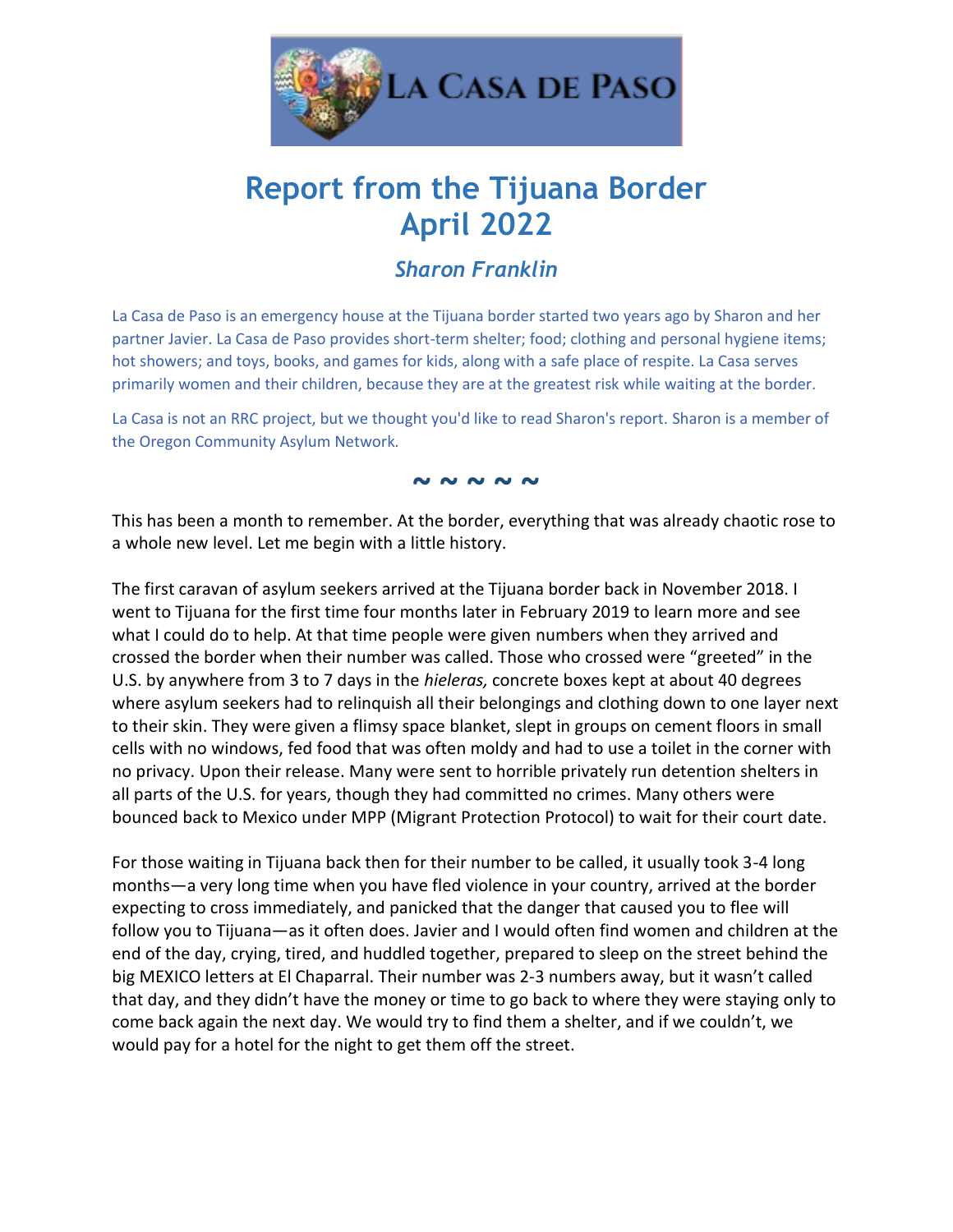And so, Javier and I dreamed up the idea of La Casa de Paso. After looking for a solid month, we found half of a duplex a block from El Chaparral and opened it a month later. The purpose of this emergency house was to give moms and kids whose numbers were close to being called a safe place to stay. We've housed many hundreds of families typically from one to three nights since then. Then and now, even during COVID and with the border closed, La Casa has been a respite for many asylum-seeking families. It continues to offer a place to rest, cook, take showers, and do laundry. It's a place where the children can nap, play, and do art in a warm, safe house—a place where someone cares and will listen and try to help.

Conditions have only gotten worse in Tijuana since then. The border closed about 18 months ago "due to COVID" and still has not reopened to asylum seekers, even though COVID testing before and after crossing and quarantining for anyone testing positive was done easily and successfully for families who crossed with Humanitarian Parole Visas—until the ACLU stopped accepting them. Many families have now waited three or more *years* to cross, with no idea when that might happen.

One recent news report showed people from Ukraine and Russia camped adjacent in the same place I wait in line to cross back into the U.S. by foot. Javier walked over to see what it was like, but they had all disappeared during the night, so evidently the blast of negative news coverage propelled the U.S. to allow them all in. Now, a few days later, many more Ukrainian families are waiting. The good news is, it sounds like they are crossing within three days, and there are many resources pouring into Tijuana to help them.



I am so glad for these families; yet, at the same time, it's hard to see the asylum seekers from southern Mexico, Central America, South America, Haiti, and Africa—the people with brown and black skin—who have been waiting such a very long time being asked once again to wait while other groups enter.

Perhaps the news that Title 42 is being rescinded on May 23 will finally bring with it real hope for these families. People expressing disappointment that it doesn't go into effect immediately may not be aware of the huge logistical challenges that await, given the large backlog of asylum seekers. Hopefully, the U.S. will use these two months to put a solid plan in place to make the border opening go smoothly. (*See the box at the end of this article for more information about Title 42*.)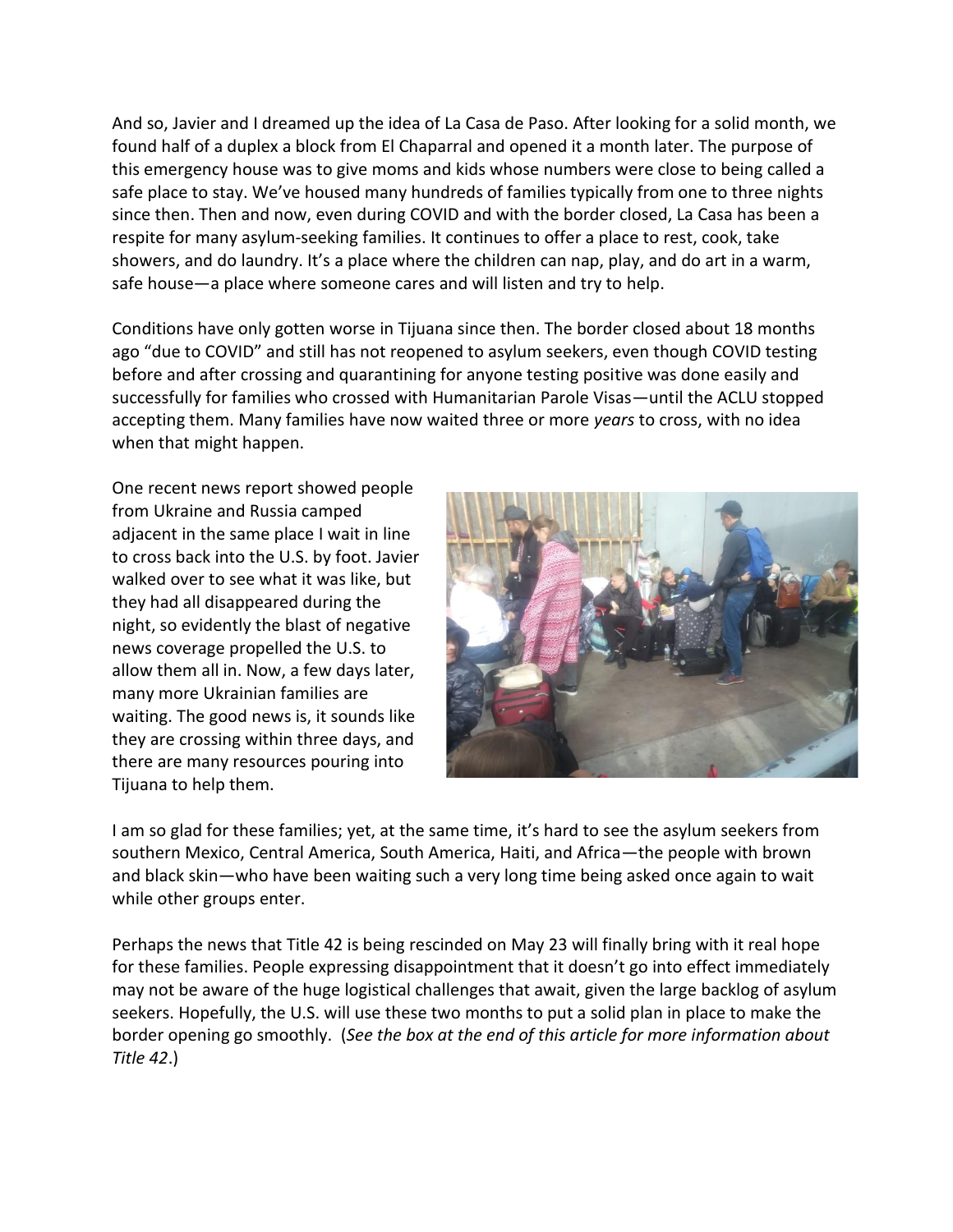Meanwhile, Javier sees the physical, mental, and emotional toll of all this waiting. One sweet Guatemalan woman we know has been waiting to cross for close to three years. Now she is extremely ill. Javier told me it scared him to see her, that she looks like she is all bones. This breaks my heart, because when I last saw her six months ago she was healthy and full of energy. Javier and I are trying to find a way for her to cross and be with her sister before she is too weak to travel. As it is now, he had to take her in an Uber, get a wheelchair for her, and stay with her when he took her to the clinic last Friday. He plans to take her for another appointment today and do what he can for her after that. It is what we do.

Yesterday a woman from El Salvador called, someone we've known for a long time. Her teenage son was abducted by the cartel in her town. She searched for him for several months until it became too dangerous, and she fled with her three daughters. Six months ago I wrote a Humanitarian Parole visa for her, but it was too late; the ACLU stopped accepting them. And now, six months later, someone from the cartel followed her to Tijuana and attempted to kidnap one of her daughters a few days ago. Terrified, she pleaded with Javier to help her and the girls to cross as soon as possible. I'm trying to figure out how to make that happen.

Last weekend a man showed up at La Casa around 5 a.m., calling Javier's name from the street, begging Javier to take his wife to the clinic, that she was very ill and needed to see a doctor. Javier has the best instincts of anyone I know in these situations. He must quickly assess the best way to handle all kinds of situations. *Could she have COVID? What are the risks to him of being in a confined space with someone with an undiagnosed illness? Can she walk to the clinic, or should he get an Uber? What if she needs to be admitted to the hospital? Who will watch the kids if her husband goes along? What if the diagnosis involves costs the family cannot afford?*

To Javier, these things are part of the job, and he takes it in stride. When he's not at El Chaparral helping new people who continue to arrive every day, including people from Ukraine and from Russia, he helps asylum seekers find their way to a clinic, pays for meds if needed, makes sure moms have diapers and formula, finds affordable housing and sometimes pay first/last if needed, finds jobs for people who can legally work, helps people navigate the process of getting papers so they can legally work, receives money sent to them from relatives, and buys food for several shelters who call him when they run low.

And there is this: Last Saturday he had just gotten home after a long day when he heard, "Javier! Javier!" from the street. It was a woman and her three children, 11, 8, and 3. He explained to me that he last saw them two weeks ago, when the oldest girl told him her birthday was coming up in two weeks and they discussed how she wanted to celebrate! Well, surprise, it was her birthday and they arrived at the house ready to celebrate! He quickly went out and bought her a decorated